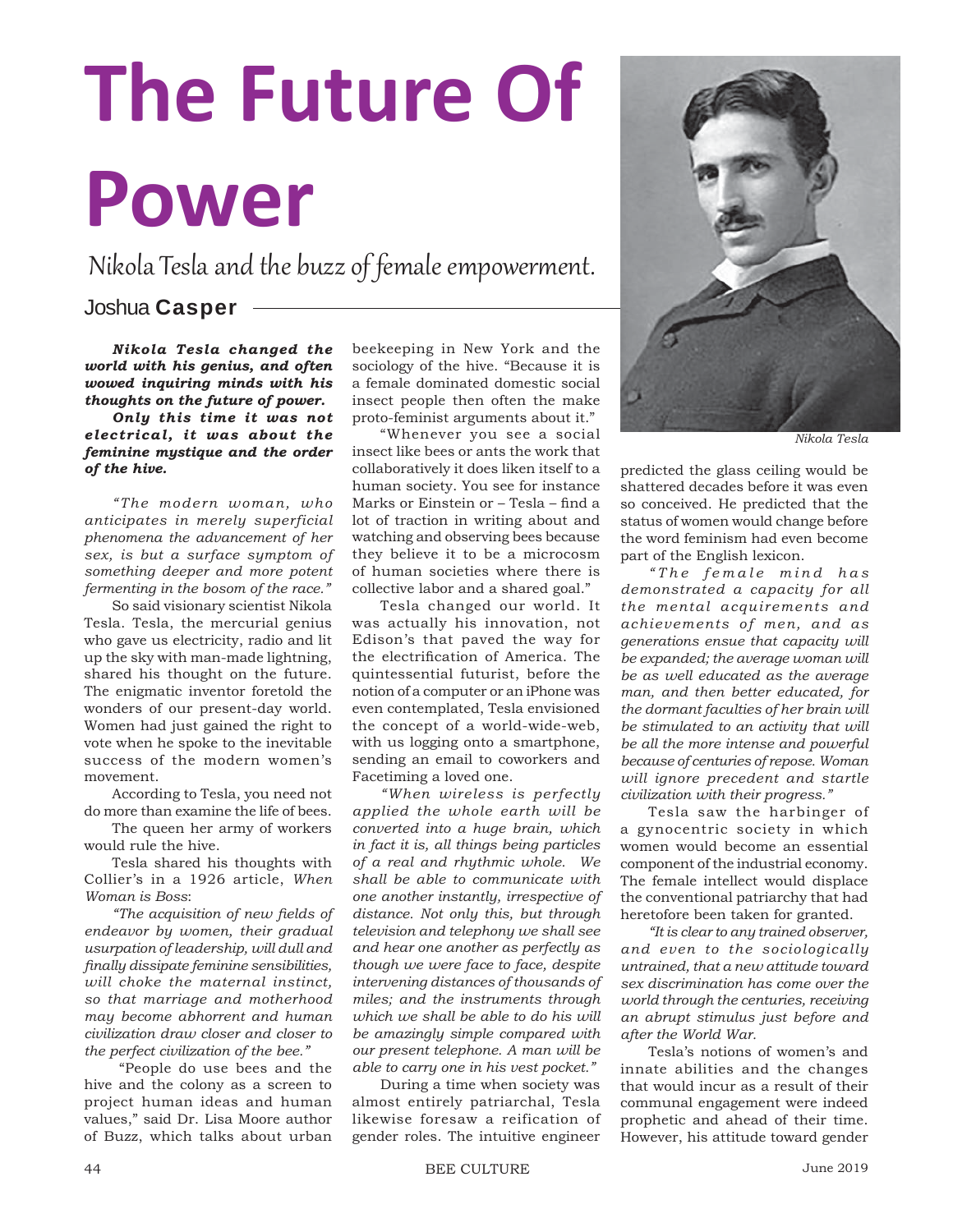was by no means enlightened. He still idealized women in much the same way as a largely patriarchical society did, as delicate Victorian maidens or maternal caretakers. In fact, he bemoaned what he deemed the inevitable shift in gender politics.

The Croatian native believed that the intellectual capability and industriousness of women would result in a change in traditional gender roles that women had hitherto been expected to fill. Yet, he saw the inevitability of woman entering the workplace and becoming an integral element of the industrial economy as a disruption to the natural social order.

He had mixed feelings on the fermenting changes he saw as an outgrowth of first-wave feminism and women's suffrage. Somehow his outlook almost

amounted to an internal d e b a t e b e t w e e n Gloria Steinem and Phillis Schlafly on the Equal Rights Amendment, less than a decade after the nineteenth amendment was ratified.

"While he may have some progressive ideas," said Dr. Moore, "I think it's still

riddled with inconsistencies and ambivalences, because it was a time of great social change and perhaps, he was trying to sort out women becoming capable of voting and therefore having a political voice."

Tesla had earlier pontificated about the mixed emotions he felt about women's place in society in a 1924 article entitled: *Mr. Tesla Explains Why He Will Never Marry*.

*"Woman's determined competition with man in the business world is breaking down some of the best traditions--things which have proved the moving factors in the world's slow but substantial progress."*

 *"The tendency of women to push aside man, supplanting the old spirit of cooperation with him in all the affairs of life, is very disappointing* 

*to me. The world has experienced many tragedies, but to my mind the greatest tragedy of all is the present economic condition wherein women strive against men, and in many cases actually succeed in usurping their places in the professions and in industry."*

*"This growing tendency of women to overshadow the masculine is a sign of a deteriorating civilization."*

*"In place of the soft voiced, gentle woman of my reverent worship, has come the woman who thinks that her chief success in life lies in making herself as much as possible like man- -in dress, voice and actions, in sports and achievements of every kind"*

He used the hive and the notion of the queen bee to underscore his views. Tesla saw an analogy between the changing social morays, with

– the ideas that humans have had about the hive  $-$  reflect prevailing views about the body politic. In other words, bee politics have been invented to justify human ones."

*"Our civilization will sink to a state like that which is found among the bees – a state wherein the male is ruthlessly killed off."*

*"In this matriarchal empire which will be established the female rules. As the female predominates, the males are at her mercy. The male is considered important only as a factor in the general scheme of the continuity of life."*

"What [Tesla] is talking about is changing gender roles how they are threatening to men, explained Dr. Moore, a Professor at SUNY Purchase in New York "almost a crisis in masculinity and often when they talk



about a crisis in masculinity, they bring up bees. They see bees as a femaled o m i n a t e d society because bees are so m i r a c u l o u s and amazing, I think it is also fascinating to people who are men but also threatening."

Tesla the man espoused the antiquated notion of the fair Victorian

women summoning their agency and the gender roles of the hive. While at the same time he averred the abilities of women he saw it as an anathema to the natural social order.

"That he used the social structure of bees to demonstrate his prognostications is not at all surprising." *The Hive,* by Bee Wilson explains: "Studying bees is a way of studying ourselves…. Bees are nothing like men, and yet human beings have always seen their own hopes and fears played out in the life of the beehive."

The Economist adds: "The author's proposition is that humans have always viewed the beehive as a miniature universe with order and purpose – and have looked to the hive to make sense of human society

maiden whose purity and delicateness made her almost untouchable, while Tesla the scientist saw the societal changes at hand, and women's ability to make a genuine intellectual contribution and used the dynamics of the beehive articulate his feelings about the society he foresaw.

"Tesla's quotes say some very interesting things about him; his preoccupations or insecurities," explained Dr. Moore, "His own personal beliefs demonstrate something about his own heterosexual anxieties that women being seen as a distraction makes it seem like its almost women's fault – maybe they can be equals intellectually, but they are also other things . . ."

Tesla's ideas are both prescient and apocryphal at once: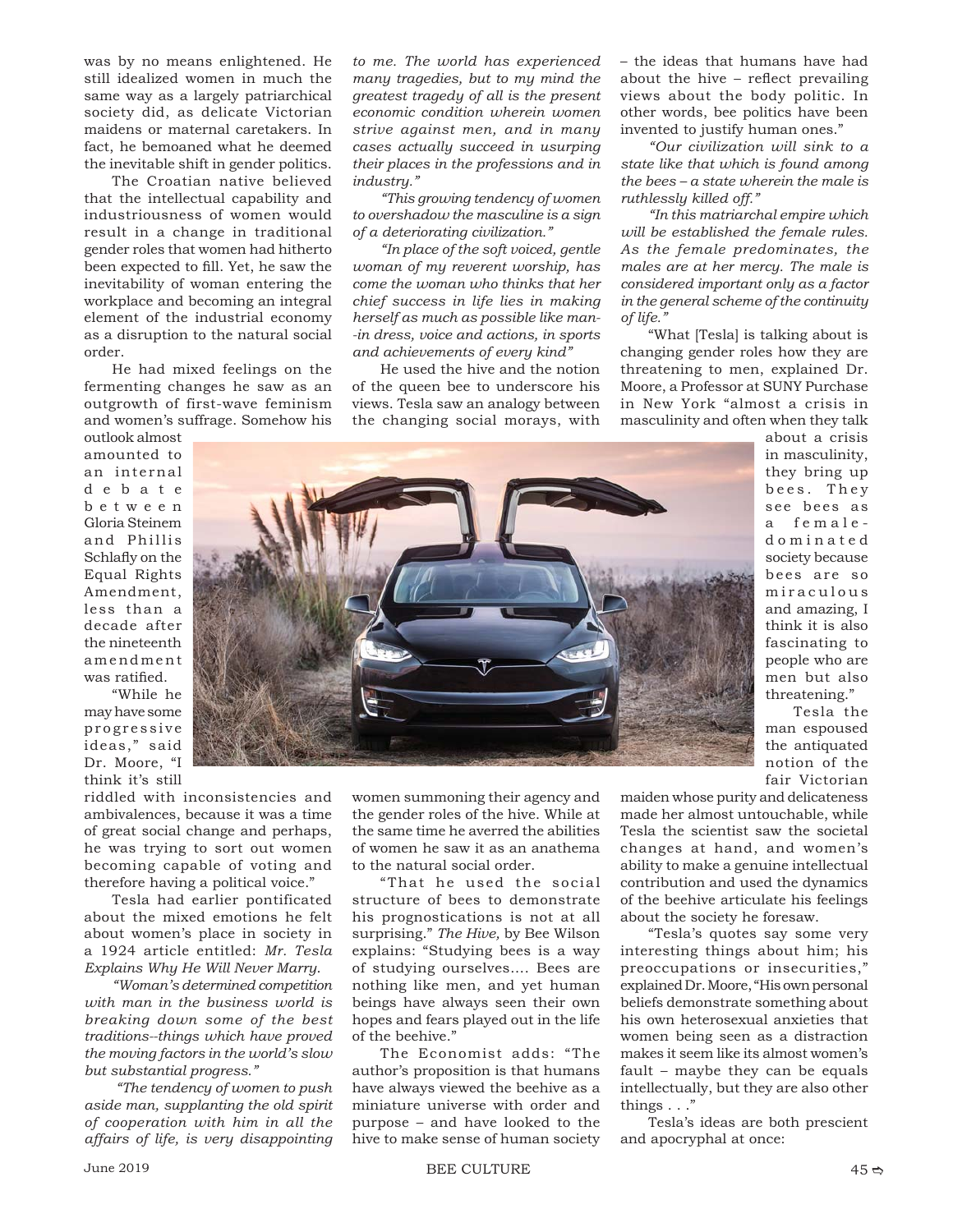Despite his foresight, neither the waning society Tesla romanticized nor the one he prognosticated and foreboded at once are accurate representations of gender. Tesla was a confirmed bachelor and essentially lived an ascetic and chaste life sans romance. From afar he mischaracterized women as docile and angelic, best suited for maternal domesticity. Women, by finding their place in the public sphere and asserting their intellectual and professional agency are not abandoning their maternal instincts and dominating at the expense of men.

He saw the changing social structure as women competing with and trying to outdo men. Though he recognized their ability and saw this as a distinct possibility, Tesla saw the concept of a matrilineal society as social upheaval, with women abrogating their best qualities at the expense of both sexes.

Tesla cited the concept of the bee colony's highly organized social structure, centered around the queen with female workers evolving and dutifully taking on different roles and more complex responsibilities, as well as the drone, sans stinger performing his one evolutionary function, to copulate, sacrificing his short life in the process.

Like many who have studied hive culture closely, Tesla imbued bees with his own notions of human behavior. He avowed the innate abilities of women. He saw women using their natural intellect to usurp what he saw, as did many, the natural social structure of patriarchal supremacy.

*"It is not in the shallow physical imitation of men that women will assert fi rst their equality and later their superiority, but in the awakening of the intellect of women."*

*"Through countless generations, from the very beginning, the social subservience of women resulted naturally in the partial atrophy or at least the hereditary suspension of mental qualities which we now know the female sex to be endowed with no less than men."*

*"The signifi cance of this lies in the principle dominating the economy of the bee--the most highly organized and intelligently coordinated system of any form of nonrational animal life- -the all-governing supremacy of the instinct for immortality which makes divinity out of motherhood."*

Tesla's thoughts and analogy to the life of the hive, in very many ways bear stark similarity to the human characteristics imparted upon bees for centuries. Due to their complex social structure we see the colony as a microcosm of ourselves.

"Man is a purposeful animal," wrote Wilson, "and no sooner had he admired the industriousness of the bees than he felt that he –or even better, his wife –must emulate it in some way."

*"Imagination falters at the prospect of human analogy to this mysterious and superbly dedicated civilization of the bee; but when we consider how the human instinct for race perpetuation dominates life in its normal and exaggerated and perverse manifestations, there is ironic justice in the possibility that this instinct, with the continuing intellectual advance of women, may be fi nally expressed after the manner of the bee, though it will take centuries to break down the habits and customs of peoples that bar the way to such a simply and scientifi cally ordered civilization."*

*"The center of all bee life is the queen. She dominates the hive, not through hereditary right, for any egg may be hatched into a reigning queen, but because she is the womb of this insect race."*

"He is in what we would call a culture clash – how does that change the social contract – and what happens to the nice domesticity that we've all depended on it sort of evaporates and that's scary. I can understand a crisis in masculinity it totally makes sense why he would have those feelings and bees become another way to work that out." explained Dr. Moore.

"I think we are always working out our cultural anxieties and sexuality around gender as human beings and we choose to look to other places to talk about it because it is hard to talk about it with humans and because we